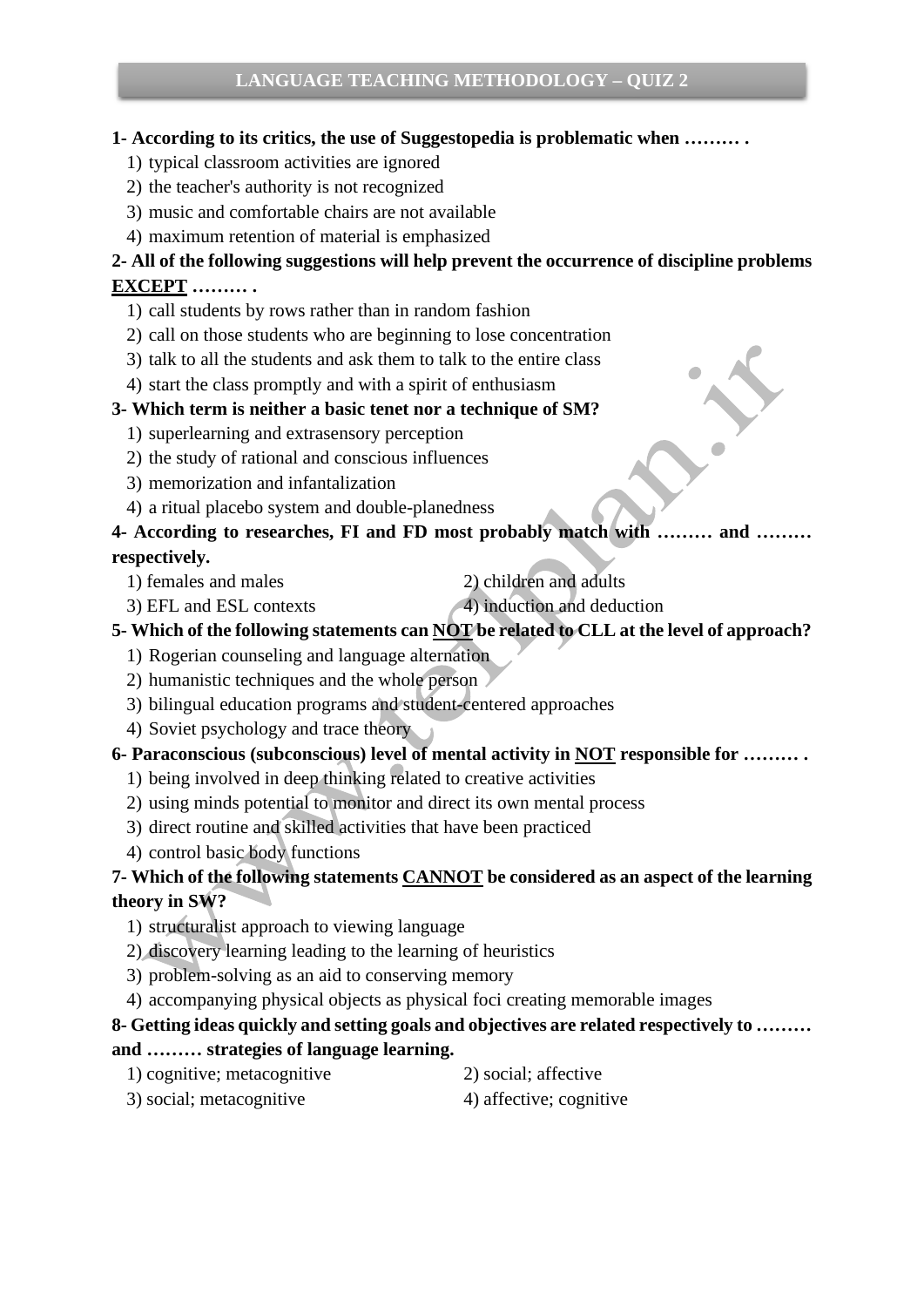# **LANGUAGE TEACHING METHODOLOGY – QUIZ 2**

#### **9- What was de-emphasized by Carl Rogers?**

- 1) learner empowerment and the role of emotion in phenomenological learning
- 2) discovering learning and whole person
- 3) individual reality construction and a nondirective approach
- 4) cognitive psychology and baking concepts of education

### **10- Writing dialogue journals and portfolios and using literature are different techniques used in ……… .**

| 1) Cognitive learning | 2) RM |
|-----------------------|-------|
|-----------------------|-------|

3) WL  $4)$  SM

### **11- In Cognitive Code learning, Gestalt learning proposes that ……… .**

- 1) language learning best happens in a low-anxiety classroom
- 2) humans tend to get a holistic perception of different phenomena
- 3) language learning is facilitated through social interaction
- 4) knowledge of a language is knowledge of a set of finite rules

### **12- Styles of language learning ……… .**

- 1) do not ray across individuals
- 2) are not accessible through self-awareness
- 3) are generally divided into field dependent and independent
- 4) are related to personality or cognition

### **13- What are the three influential learning hypotheses underlying TPR?**

- 1) lateralization; trace theory; affective filter
- 2) innate bioprogram for L1 and L2; lateralization; stress and affective filter
- 3) trace theory; developmental psychology; S-R theory
- 4) S-R theory; humanistic psychology; comprehension approach

### **14- Which CANNOT be one of the benefits claimed for TPR?**

- 1) speed of acquisition 2) long retention
	-
- 3) left-brain activation 4) low stress in learning

### **15- Proponents of comprehension approach do NOT believe that ……… .**

- 1) recognition knowledge proceeds retrieval knowledge
- 2) knowledge of the rules has a negative impact on learning
- 3) primary emphasis should be on developing students' reading comprehension skills
- 4) individuals internal mental processes are the basic components in second language learning

#### **16- Natural order hypothesis in Krashen's Monitor Model states that ……… .**

- 1) all learners acquire language in the same order at the same time
- 2) skills should be presented in the order of listening-speaking- reading-writing
- 3) similarities exist among learners and they will learn some structures early and some late
- 4) new material should be slightly above learner's current level of competence

### **17- Which statement CANNOT be considered an aspect of WL approach?**

- 1) cognitivism and accuracy at the expense of fluency
- 2) interactional perspective of language organization
- 3) psycholinguistic view of language
- 4) functional model of language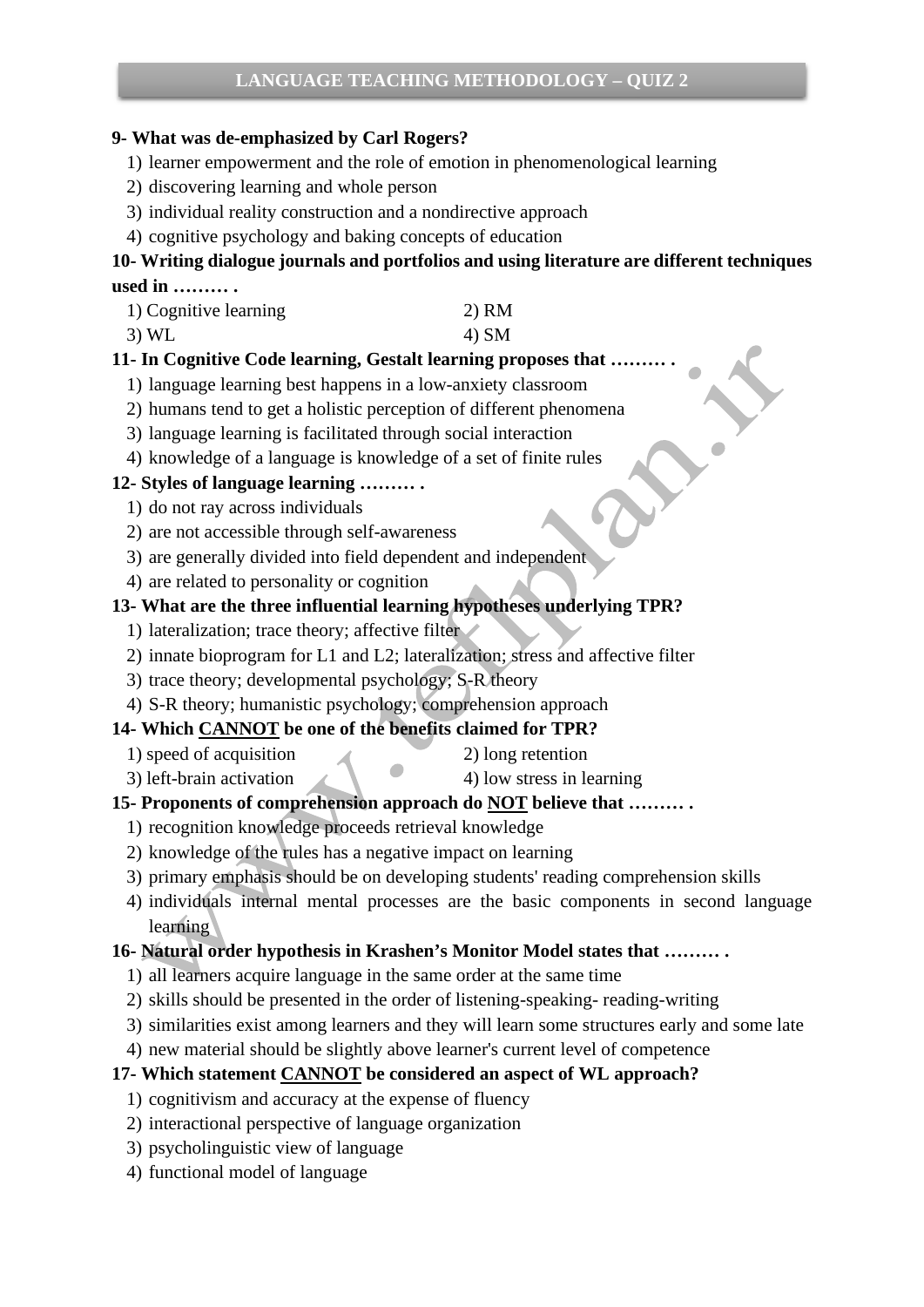**18- According to Skinner, ……… are sets of responses that are emitted by the consequences they produce, that is their reinforcers.** 1) respondents 2) unconditioned responses 3) conditioned responses 4) operants **19- In Sternberg's triarchic view of intelligence ……… refers to the ability to combine disparate experiences in insightful ways, that is to use one's intuition.**  1) componential ability 2) experiential ability 3) emotional intelligence 4) contextual ability **20- An EFL learner's use of "He studied hard, he passed the exam" rather than "Having studied hard, he passed the exam" most probably shows the use of ……… .** 1) language switch 2) prefabricated patterns 3) avoidance strategies 4) overgeneralization within the L2 **21- A learner with a reflective style is more likely to make ……… and have a ……… style.** 1) fewer guesses – systematic 2) more guesses – systematic 3) fewer guesses – intuitive  $\qquad \qquad$  4) more guesses – intuitive **22- The innovator of their method believed that learner must gain a feel for the language sound system and also that learners should develop an inner criterion.** 1) SM  $2)$  TPR  $3)$  ALM  $4)$  SW **23- What does "functional trisection" in developing second language courses consist of?** 1) fluency–function–content 2) function–context–accuracy 3) fluency–comprehension–affective factors 4) affective factors–context–accuracy **24- The sensory cortex of the brain is responsible for ……… .** 1) controlling basic intellectual activities 2) comprehending written language 3) controlling movements necessary for speech 4) receiving and interpreting language **25- According to behaviorism language is learned ………, but Ausubel emphasized that it is acquired ……… .** 1) the way Thorndike's Law of Effect claims – through generalization 2) through subsumption – in a verbatim fashion 3) by rote learning – with the help of attrition 4) by proactive and retroactive inhibition – with the help of obliterative forgetting **26- All of the followings are affective variables that enhance motivation improvement EXCEPT ……… .** 1) avoid practices that produce temporary stress or continued anxiety 2) use class work that requires the use of previously learned material 3) give the students the opportunity to talk about their concerns 4) use praise both during the class period and when grading papers